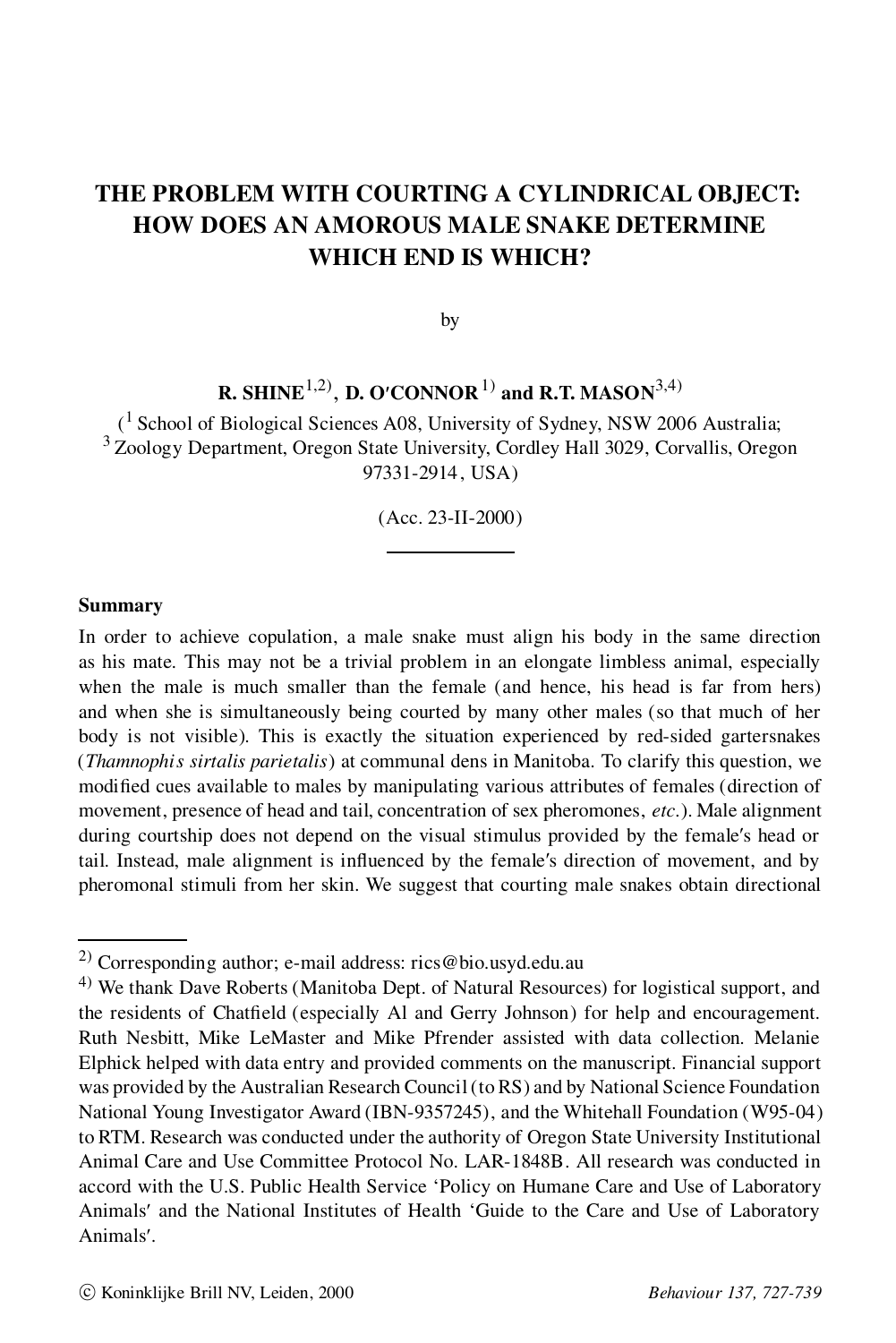information via their characteristic 'chin-pressing' behaviour. By pressing firmly on each scale with his chin as he passes over it, a male moving anteriorly (but not posteriorly) along the female¢s body will open a small gap between that scale and the next most anterior one. This gap enables his tongue-tips to penetrate more easily towards the scale-hinge area (overlain by the more anterior scale) where sex pheromones are concentrated. Thus, the direction of scale overlap provides pheromonal as well as physical cues that permit males to align correctly for copulation.

*Keywords*: chemoreception, courtship, pheromone, reptile, *Thamnophis sirtalis parietalis*, vomeronasal.

### **Introduction**

To reproduce successfully, a male must carry out a complex sequence of behaviours, and perform effectively in each of them. Sexual selection for success in these endeavours has provided a strong impetus for the evolution of male abilities to locate prospective mates, determine that they are of the appropriate sex and size, assess their reproductive condition, and court them in such a way as to induce sexual receptivity (*e.g.* Andersson, 1994). Even if we ignore additional behaviours associated with avoiding, evaluating and/or overpowering rival males, the tasks necessary for successful reproduction by males are diverse and often complex. In the process of carrying out these tasks, males utilise a wide variety of cues from their potential mates. Understanding the nature of these cues and the ways in which they are used to overcome particular problems, may clarify the function of specific male behaviours and help to explain the high levels of diversity in male reproductive tactics (Andersson, 1994; Olsson & Madsen, 1998).

In this paper, we focus on a straightforward problem: how does a courting male recognise the orientation of his partner so that he can effectively align his body with hers to achieve copulation? The problem is a trivial one for many kinds of animals, in which anterior-posterior differentiation is so obvious that it provides abundant cues to the male. However, this is less true of elongate limbless species such as snakes. Although snakes show considerable diversity in aspects of the mating system relating to male-male interactions (*e.g.* Duvall *et al.*, 1992, 1993; Schuett, 1997), their courtship and copulatory positions are much less diverse (Carpenter & Ferguson, 1977). The male aligns his body with that of the female, oriented such that both animals are facing in the same direction, and adpresses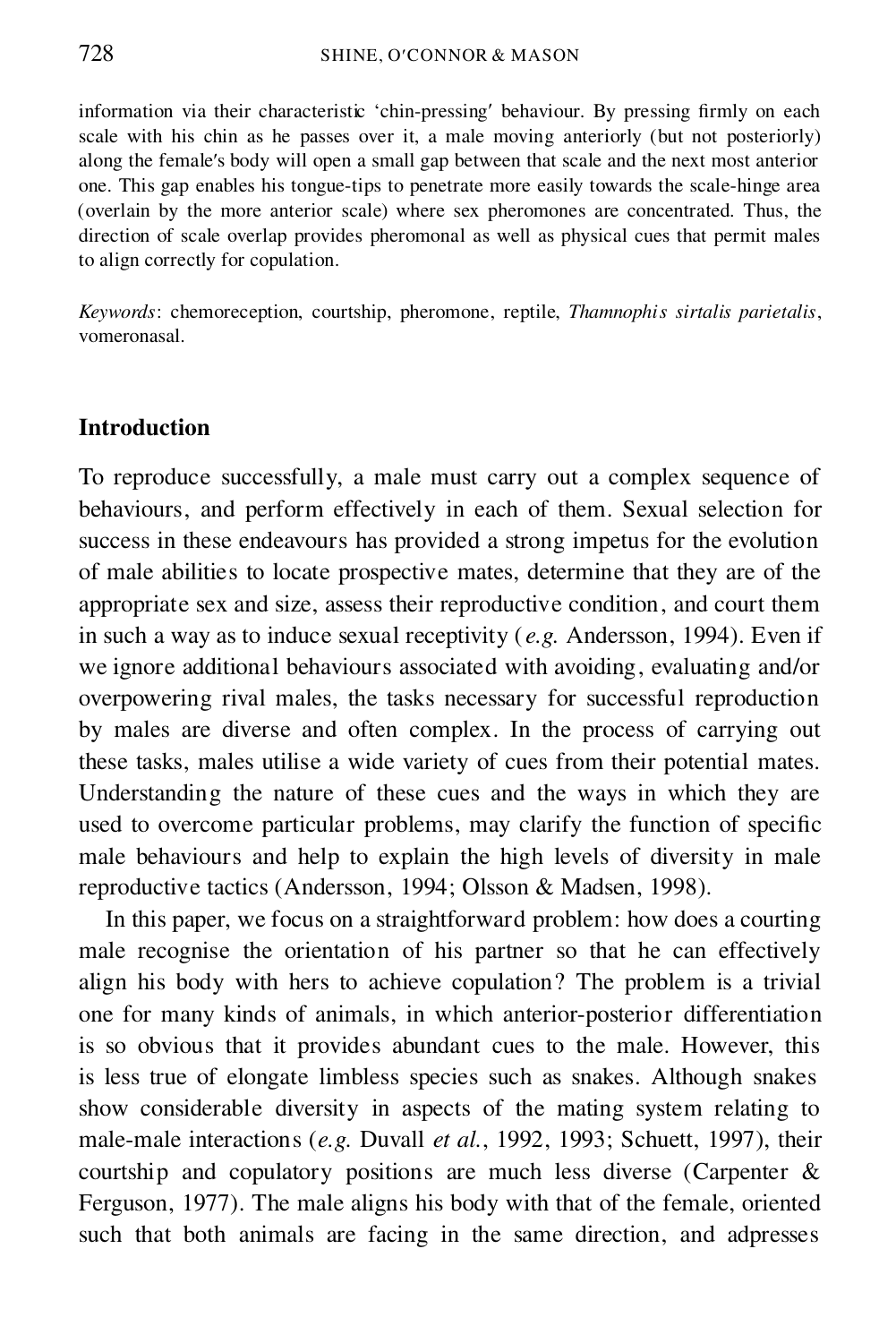his chin firmly against the female while tongue-flicking repeatedly (*e.g.*) Carpenter & Ferguson, 1977; Gillingham, 1987). The tongue-flicking clearly relates to acquisition of chemosensory information, especially relating to female pheromones (skin lipids: Kubie *et al.*, 1978; Mason *et al.*, 1987, 1989). However, many questions remain about the other components of reproductive behaviour. In particular:

- (i) how does a male snake orient so that he faces in the same direction as his partner during courtship? This is not a trivial problem, given that the head and tail of his partner may look fairly similar to each other, and (in species with strong sexual dimorphism in adult body size) may be a long way from his own head. The female's body is cylindrical, with few overt cues as to orientation. In many taxa, the female¢s body may also be largely obscured by the bodies of rival males within a 'mating ball' (Whittier *et al.*, 1985; Luiselli, 1996), further reducing the availability of information to the male about the orientation of his potential partner.
- (ii) why does a male snake press his chin firmly against the female as he moves his head along her body during courtship? This behaviour might provide information about the female (perhaps including her orientation), either via sensory systems within the chin itself, or by enhancing the effectiveness of tongue-flicking. However, intuition does not immediately suggest that the male would need to press so firmly to achieve either effect.

To clarify these questions, we conducted simple observational and experi mental studies on a large aggregation of reproducing snakes.

### **Methods**

In the Interlake region of southern Manitoba, adult red-sided gartersnakes (*Thamnophis sirtalis parietalis*) gather in large numbers every autumn at communal hibernacula (*e.g.* Gregory, 1974; Gregory & Stewart, 1975; Gregory, 1977). The snakes court and mate as they emerge the following spring, providing a unique opportunity to study reproductive behaviour. Males recognise the sex of other individuals primarily through skin lipids (sex pheromones: Mason *et al.*, 1989), but also use visual and thermal cues for this purpose (Shine & Mason, unpubl. data). Unmated females attract vigorous courtship from one to many males, with some 'mating balls' containing dozens of snakes (*e.g.* Hawley & Aleksiuk, 1975, 1976). Adult females are much larger than adult males (averages of 65 *vs* 45 cm snout-vent length: Shine *et al.*, 2000 a, b).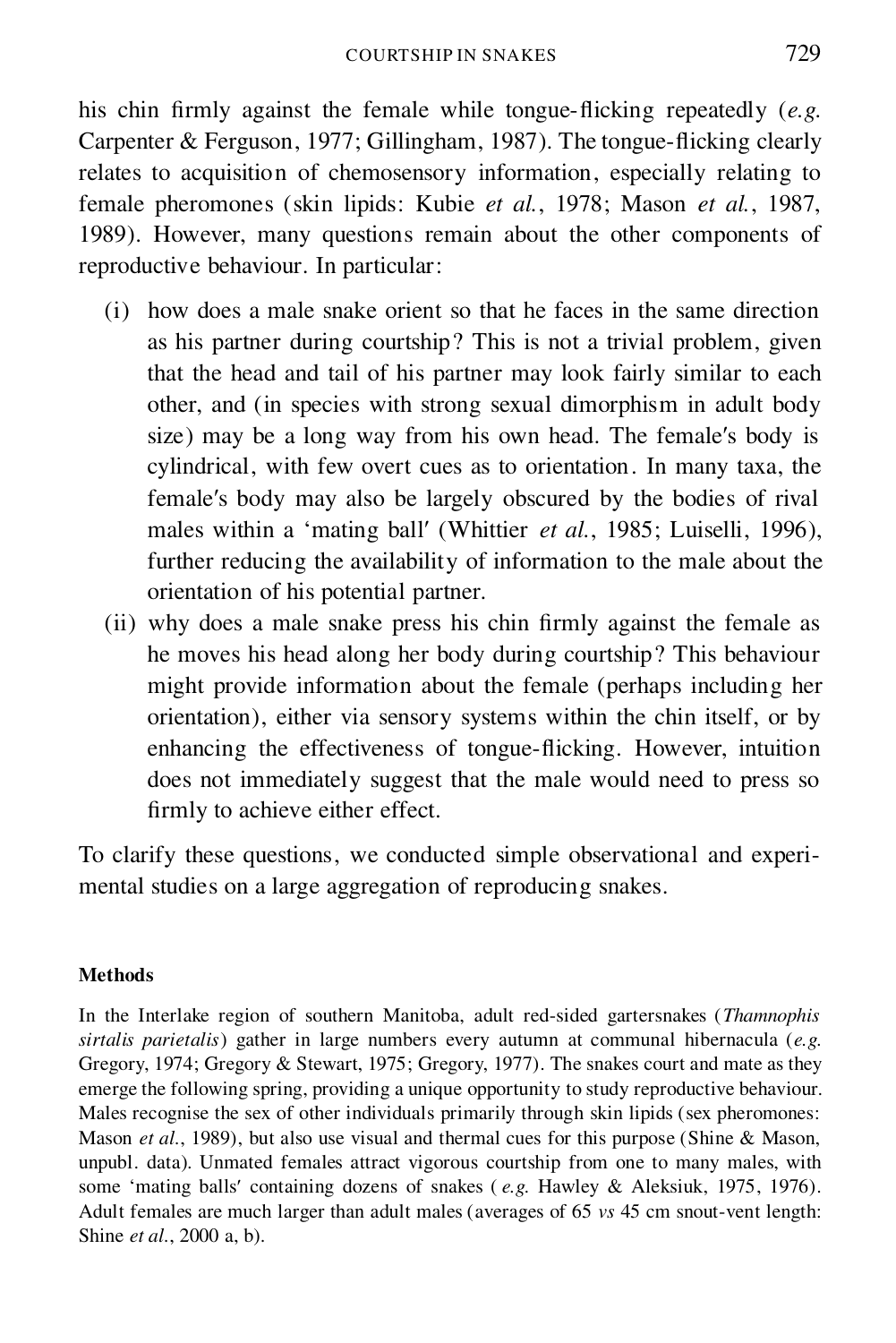We worked primarily at a large den in a gravel quarry 1.5 km N of the town of Inwood, 0.5 km E of Highway 17 (50°31.58′N 97°29.71′W), in southern Manitoba, in May 1998 and 1999. Additional animals (both live and dead) for our trials were collected at dens in the Narcisse Community Pasture, 30 km N of the Inwood den. Recently-dead animals found around the dens (usually due to predator attack) provided enough material for our tests of experimentally manipulated attributes (see below); we did not kill any animals during the study.

We hypothesised that males might orient by means of five types of cues, or a combination of them:

- (i) direction of female movement. Males may distinguish the female¢s orientation by the direction in which she travels.
- (ii) anterior-posterior asymmetry in morphology. Males may recognise the difference between the female's head and her tail visually, and use this information to align themselves in the same orientation.
- (iii) physical attributes of the female¢s skin, such as scale microstructure or the direction of scale overlap, could provide reliable cues to orientation.
- (iv) chemical (pheromonal) gradients along the female¢s body might provide directional information.
- (v) tactile sensation. Can a male use tactile receptors in his hindbody ( $e.g.$  male-specific enlarged scales beside the cloaca: Blanchard, 1931) to distinguish the female¢s body from those of rival males?

We carried out a series of simple experiments to clarify whether or not males took advantage of these potential cues. For most of these trials, our dependent variable was the direction in which the male was aligned with the female¢s body at the time that he initiated intense courtship. In practice, orientation can be scored simply and unambiguously at this time. A male sometimes moves backwards and forwards along the female¢s body in the early stages of courtship, but he then adopts a position in which the entire length of his body is fully aligned with hers, prior to commencing spasmodic contractions (caudocephalic waves: see Whittier *et al.*, 1985). We scored the male's orientation at the time of the first caudocephalic wave. In practice, we never saw a male reverse his orientation after this point.

### *Direction of movement*

We tied string to the head and tail of a recently-dead female snake, and dragged the carcass either forwards or backwards (in random order) close to a group of mate-searching male snakes. We attempted to attract only one male per trial, and usually succeeded. When more than one male began courting the female, we scored the first male only. As noted above, we recorded the courting male¢s direction of alignment (*i.e.* with his head either towards the female's head or towards her tail) when he first displayed caudocephalic waves. Four different females were used in these trials.

### *Anterior-posterior asymmetry in morphology*

We gathered three data sets to address this question. First, we scored courtship orientation (as above) for males encountering stationary (dead) females that we stretched out on flat open ground such that the female¢s head and tail were clearly visible. If males use visual cues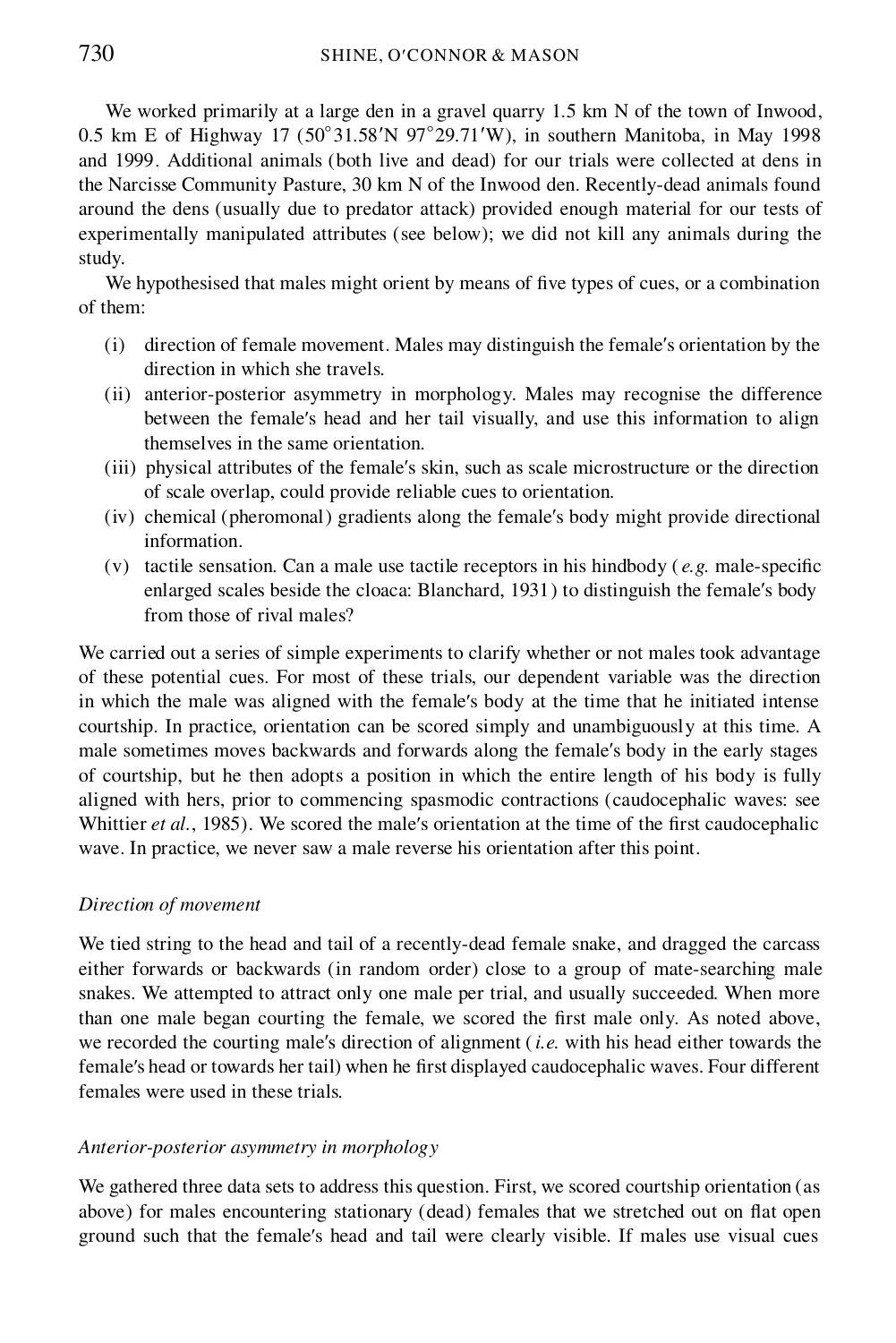$(e.g.$  location of the head), we would expect that they would immediately adopt the 'correct' orientation more often than would be predicted by chance. Second, we repeated the same trials with a female after the head had been removed. Third, we repeated the procedure after the tail as well as the head had been removed.

#### *Scale ultrastructure and direction of scale overlap*

To see if males can orient based only on cues associated with the female¢s skin, we removed the entire skin (minus head and tail) from a recently-dead female and draped it on a hollow metal rod (23 mm diameter  $\times$  1 m long). We recorded courtship responses (as above) of males encountering this stationary object.

In hot weather, dead females lose their attractiveness to males after a few hours (pers. obs.), presumably due to breakdown of pheromones. Thus, we repeated the above trials with female skins that had lost much of their attractiveness, to see if reduced pheromonal cues modified male ability to align correctly.

To see if males rely on directional cues associated with the ultrastructure of female scales, we sprayed the posterior three-quarters of the bodies of eight unmated female snakes with a 'plastic skin¢ (Smith and Nephew #66004976, OpSite). This substance, normally used as a surgical dressing, is permeable to moisture-vapour and (based on courtship behaviour of the snakes) apparently does not impede passage of the methyl ketones that red-sided gartersnakes use for sex identification (Mason *et al.*, 1987). The snakes showed no overt signs of discomfort at the procedure. Because we applied the spray very thickly, any fine striations on the female's scales would have been occluded.

Trials using Opsite spray were carried out in outdoor open-topped arenas ( $1.1 \times 1.1$  m, 0.9 m high) constructed of nylon fabric. Each female was placed in an arena with five males, and another eight control females were similarly set-up with males in other arenas. We scored the numbers of males courting each female at five-minute intervals over a 70-minute period, and whether these males were 'correctly' aligned to the female.

#### *Pheromonal gradients*

There may be a gradient of lipid types or concentrations along the female¢s body, enabling males to distinguish the female's orientation by olfactory means alone. To evaluate this possibility, we washed the posterior three-quarters of nine females in hexane to remove sex attractant methyl ketones. As was the case in the Opsite trials, we noted no evidence of any avoidance behaviour or discomfort from these animals as a consequence of the procedure. Another nine females were washed with water as controls(the ketones are not water-soluble) and we then placed each female in an arena with five males and scored courting numbers and alignments as above.

#### *Location of receptors in males*

Lastly, we used field trials to directly test the ability of courting males to distinguish between the tails of females *vs* other males, using only the posterior parts of their own bodies. Male gartersnakes can distinguish the two sexes using their vomeronasal system, but they might also possess sensory receptors in the posterior part of the body that enable them to distinguish sex. Especially when most of the female¢s body is hidden beneath rival males, such an ability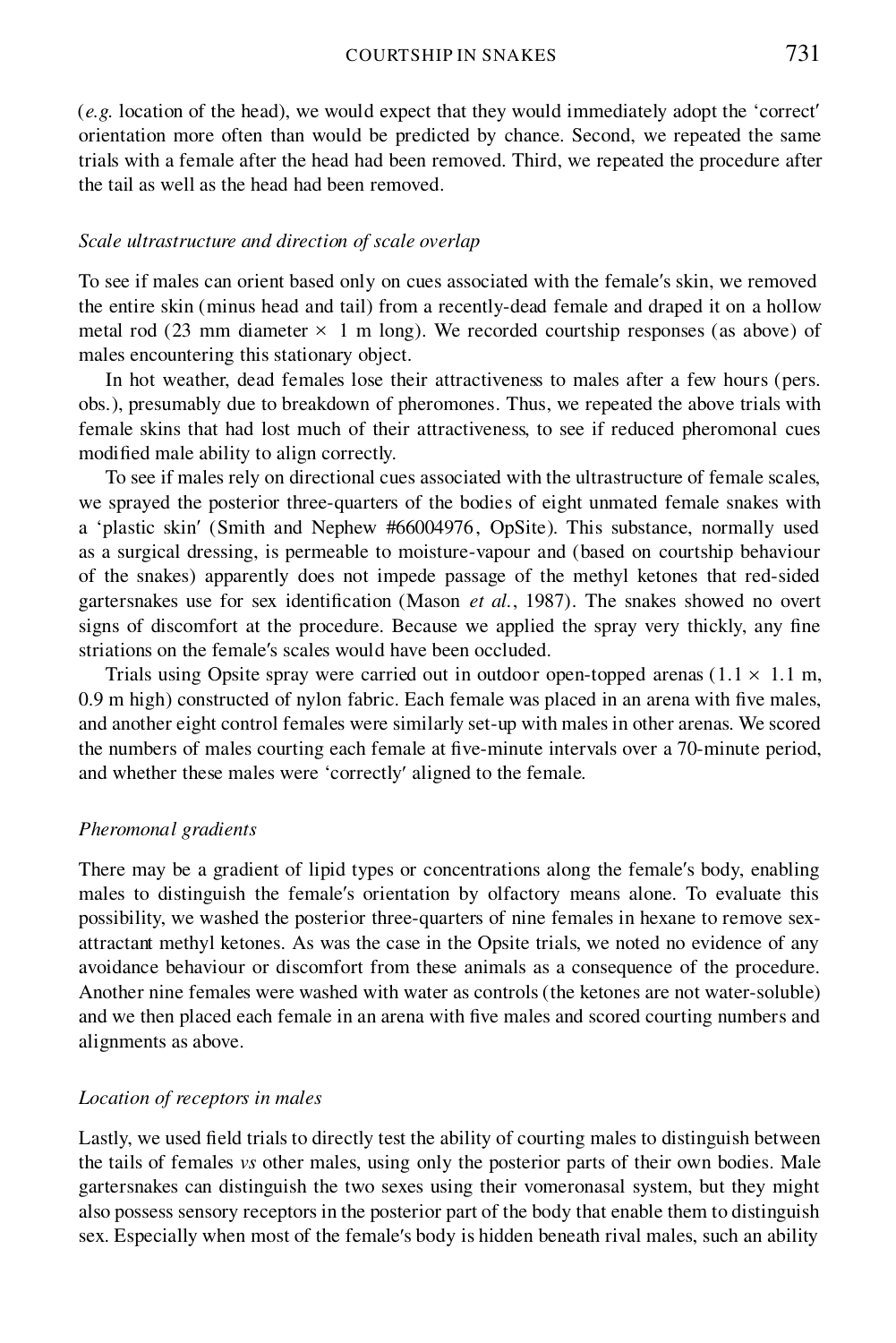could greatly enhance male courtship success. We used the following procedure to test this possibility. After finding a courting group, we gently moved the males' tails away from the female without disturbing them. We then held the rear of the 'target' female's body (including her tail) inside a closed hand so that it was inaccessible to the tails of the males, and stretched the tails of two other snakes (one male, one female; similar to each other in body sizes) so that they crossed (and were held firmly against) the target female's body 5 cm anterior to the cloaca. The two 'test' tails were held 2 cm apart, parallel to each other and to the body of the target female. The courting males immediately searched for the target female's body with their tails, and aligned with one of the substitute tails. We scored which of the substitutes was chosen (based on the first male tail to align with and wrap around a 'test' tail). We then again disengaged the males, and reversed the position of the two 'test' tails (*i.e.* the one that previously contacted the target female¢s body more anteriorly was moved to the posterior position). After scoring the new alignment, we selected a new courting group, captured two new 'test' snakes, and repeated the procedure.

## **Results**

Most of our trials provided clear results, and help to identify the cues that male gartersnakes use for alignment during courtship.

## *Direction of movement*

Males use information on the direction of a female's movement to determine which way they should align. When dead females were pulled forwards, all males aligned in the correct orientation  $(N = 29$  trials; binomial test against a null of 50% correct orientation,  $p < 0.001$ ). In contrast, females dragged backwards were courted the wrong way round (*i.e.* male head towards the female¢s tail) in 11 of 25 trials (44%; against a null of 50%, binomial test,  $p = 0.35$ ). Contingency-table analysis confirms that these two results differ significantly ( $\chi^2 = 13.42$ , 1 df,  $p < 0.0002$ ; see Fig. 1a).

## *Anterior-posterior asymmetry in morphology*

Males encountering a stationary (dead) female in an open location were almost equally likely to align themselves in either direction with respect to the female when they first began courting her (in  $7$  of  $20$  trials, the male initially moved towards the female's tail rather than her head,  $= 35\%$ ; against a null of 50%, binomial test,  $p = 0.13$ ). However, they adjusted their positions prior to commencing intense courtship (caudocephalic waving); all of the 15 final alignments were the correct way around (binomial  $p < 0.001$ ;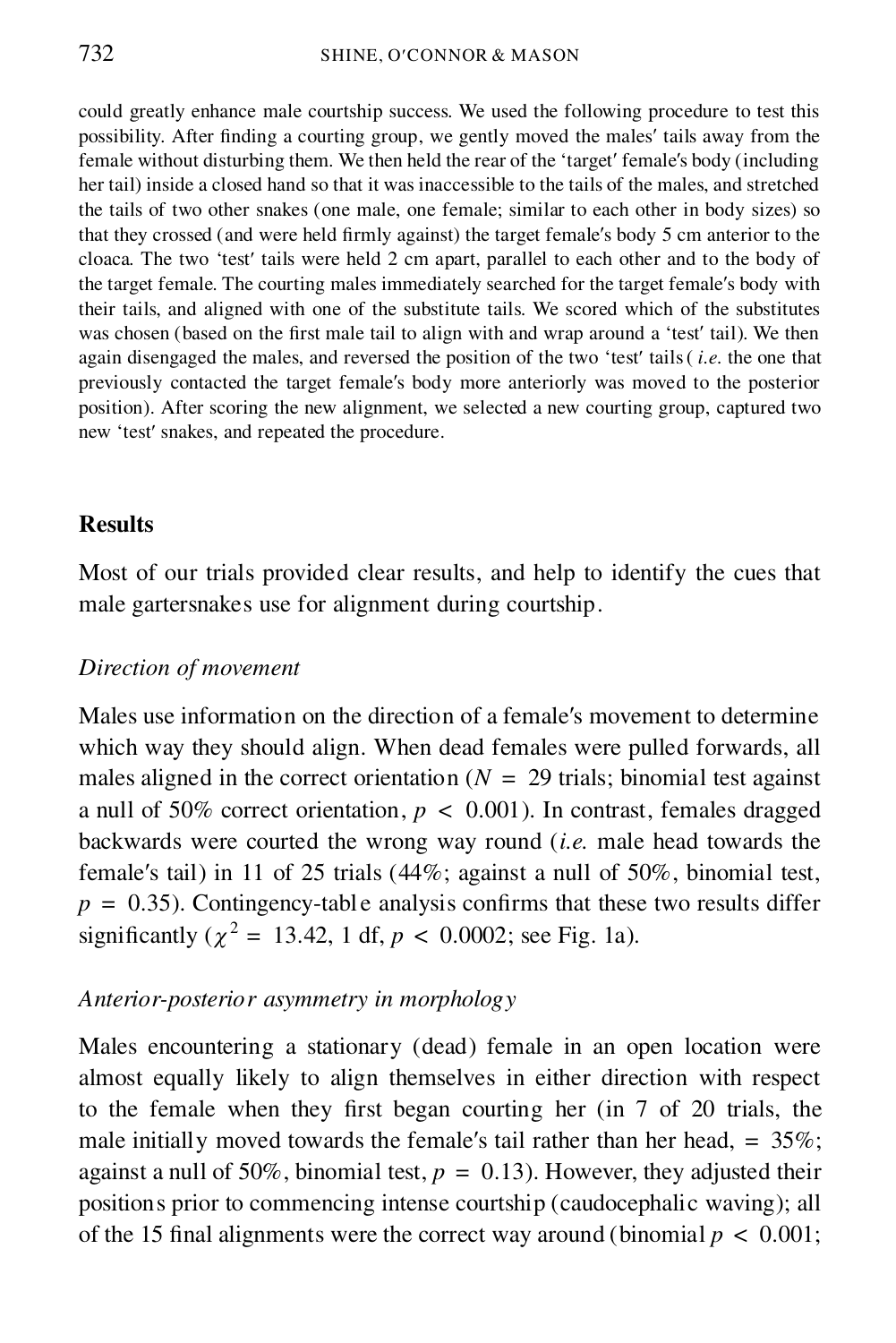

Fig. 1. Effects of experimental treatments on the ability of male gartersnakes to align correctly with the female during courtship. The treatments involved (a) moving a female forwards or backwards; (b) an immobile (dead) female; (c) a dead female with the head and tail removed; (d) an excised skin from a female, tested either immediately after removal or several hours later; (e) a live female sprayed with Opsite ('plastic skin'); and (f) a live female washed with hexane to remove surface lipids. See text for explanation and statistical tests of these results. Asterisks show results that are statistically different ( $p < 0.05$ ) from that expected under the null hypothesis of equal probability of alignment in either direction.

Fig. 1b). The males' ability to align correctly remained at 100% after the female's head was removed ( $N = 18$  trials; binomial  $p < 0.001$ ) and when the tail as well as the head was removed ( $N = 9$  trials; binomial *p* < 0.003). Thus, overt anterior-posterior asymmetry is not essential for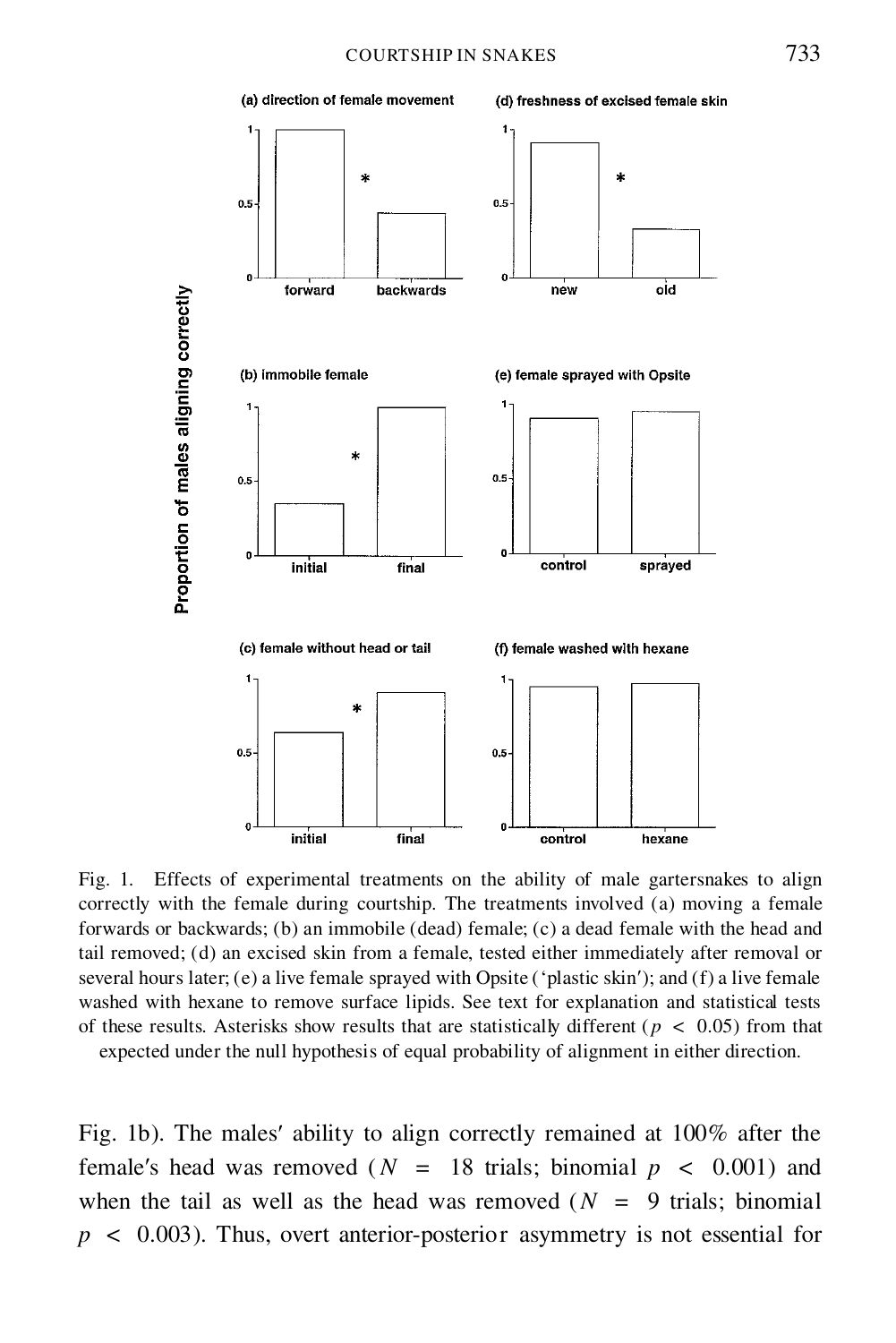alignment: males are able to align correctly without visual reference to the female¢s head or tail.

## *Scale ultrastructu re and direction of scale overlap*

Males actively courted the excised snake-skin (headless and tailless) wrapped around a metal pole. As for the intact snakes, initial alignment was appar ently random (correct alignment in 14 of 22 trials, = 64%; against a null of 50%, binomial  $p = 0.14$ ). However, the males adjusted their positions prior to commencing vigorous courtship, so that they were oriented in the correct direction in 10 of the 11 trials that progressed to caudocephalic waves (against a null of 50%, binomial  $p < 0.007$ ; Fig. 1c).

When these trials were repeated using 'older' skins that had lost much of their attractiveness, males were less efficient at alignment. Of the trials that progressed to intense courtship, males were correctly aligned in only 7 of 21 (33%; against the results from earlier trials with the same skins,  $\chi^2 = 7.43$ , 1 df,  $p < 0.007$ ; Fig. 1d).

Spraying live females with 'plastic skin¢ did not reduce the frequency with which they were courted in our arena trials(average of 14.4 courting records for the sprayed females, *vs* 10.25 for the control females;  $F_{1,14} = 0.74$ ,  $p = 0.40$ ). Similarly, the experimental treatment did not reduce the males<sup>'</sup> ability to align in the correct direction during vigorous courtship (average of 95.4% 'correct¢ alignments on the sprayed females, *vs* 90.7% on the control females;  $F_{1,14} = 1.03$ ,  $p = 0.33$ ; Fig. 1e). For both data sets, binomial tests reject the null hypothesis of random alignment ( $p = 0.0001$ ).

## *Pheromonal gradients*

Washing females in hexane to remove sex pheromones reduced the frequency with which they were courted. The hexane-washed females attracted an average of 7.1 courtships, compared to 25.9 for the control females ( $F_{1,16}$  = 7.10,  $p \leq 0.017$ ). Nonetheless, the males' ability to align in the correct direction was unaffected (averages of 97.3 *vs* 95.0% 'correct' alignment to the two groups of females,  $F_{1,16} = 0.77$ ,  $p = 0.39$ ; Fig. 1f). For both data sets, binomial tests reject the null hypothesis of random alignment  $(p = 0.0001)$ .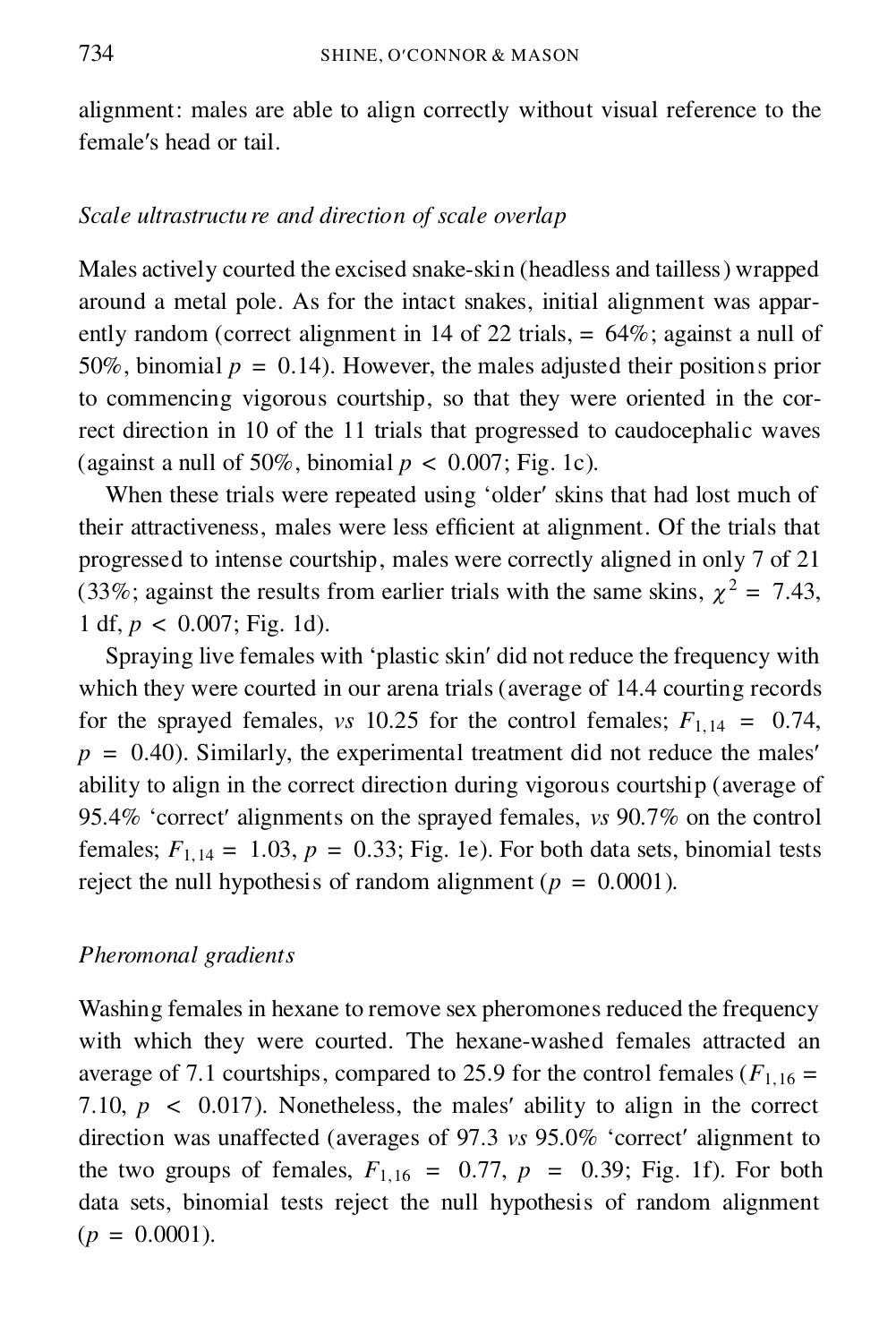### *Location of male receptors*

The field trials where we offered 'substitute' tails to courting males revealed no evidence that courting males aligned with the tails of females rather than simultaneously-presente d males ( $N = 11$  *vs* 9 trials respectively, binomial  $p = 0.41$ ). Instead, males generally aligned with the tail that crossed the 'target' female's body in the most anterior position (and for this reason, might seem most likely to be the female's own tail). This result was observed in 19 of 20 trials, enabling strong rejection of the hypothesis that males will recognise, and consistently align with, the tails of females rather than males.

## **Discussion**

Male gartersnakes were able to align themselves correctly with their female partner in the vast majority of courtship sequences, even when they had access to only a limited set of cues. Our study suggests that the primary features used by males to determine alignment are (1) the direction of the female's movement, and (2) some characteristic of her skin that provides pheromonal information on orientation. Our data also indicate that males do *not* use the female¢s head and tail as cues for alignment, and that direct pheromonal receptors on the male¢s body (as opposed to the use of his vomeronasal system) are not likely to play a significant role in alignment. The idea that such receptors may occur wassuggested to us by the occurrence of sex-specific enlarged rugose scales near the male's cloaca (Blanchard, 1931; Harrison, 1933; see Shine, 1993 for a review), and by the presence of anterior-posterior duplication of another sensory system (vision) in seasnakes (Zimmerman & Heatwole, 1990). However, our study provided no evidence for any such ability in male gartersnakes.

Our results accord with intuition, in terms of the availability and reliability of alternative cues. First, we consider the cues that were *not* used by male snakes. The location of the female¢s head and tail seem the most obvious cues to a human observer, but in practice may be difficult for a male gartersnake to assess. Females are courted even when only a small part of their body protrudes from shelter, and (as noted above) when the 'ball' of courting males is so large that the head and tail of the female cannot be seen. Similarly, removing much of the external pheromones (skin lipids) reduced female attractiveness, but not male ability to align. Unfortunately, results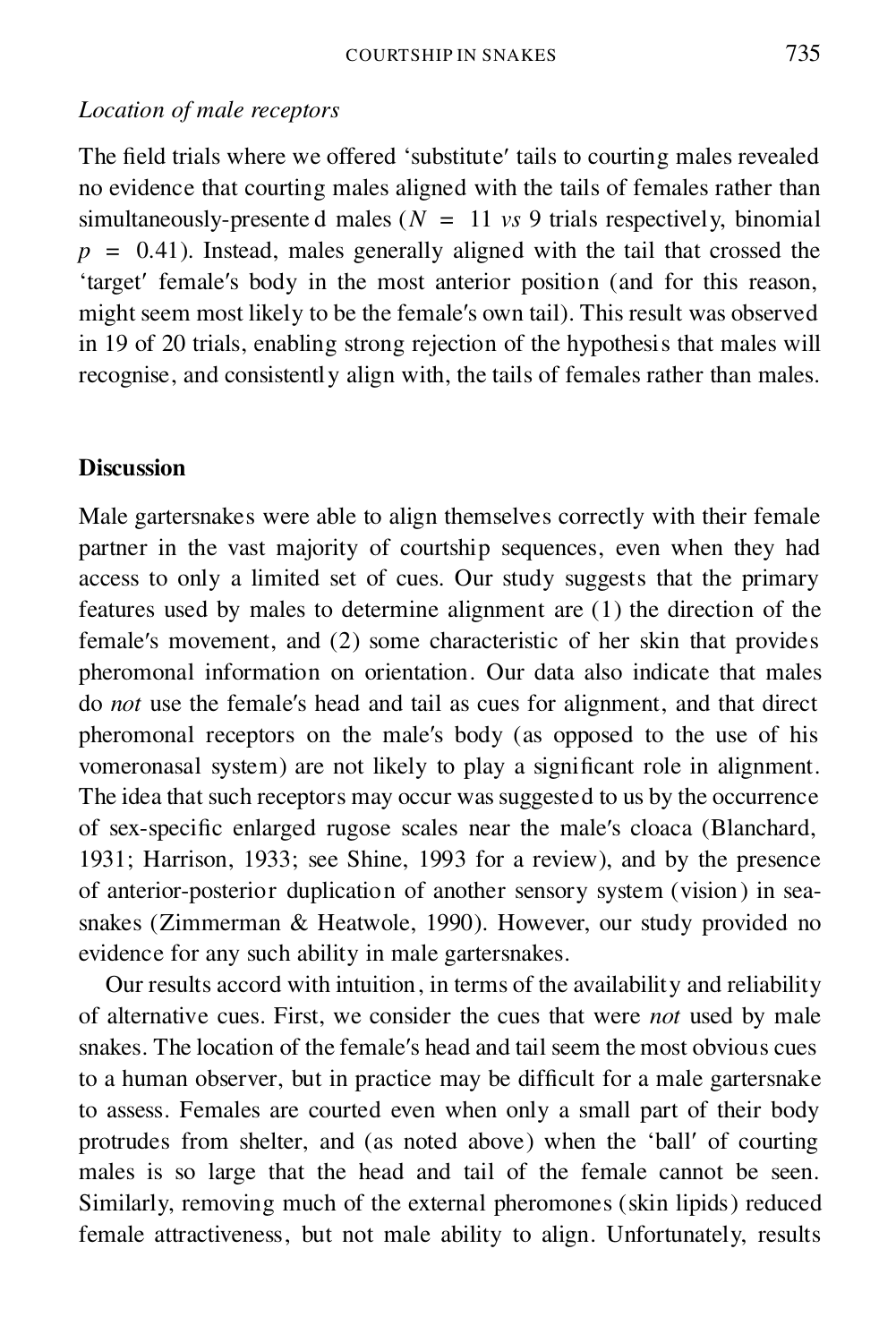from our the arena trials with hexane-washed and Opsite-sprayed females are ambiguous because we cannot dismiss the possibility that female movement also served as a cue in these cases. Pheromones on the exposed skin surface may not be informative about the female's orientation, especially if a male has access to only a small part of the female's body. The same may be true of ultrastructural characteristics of the scale surface.

We turn now to the cues that *were* used by males. First, a female's direction of movement is a simple and well-nigh infallible cue to her orientation. It is not always available, however: many females remain sedentary for long periods, and are often mated before moving far from their initial point of emergence from the den (pers. obs.). Thus, males need additional cues as well. Our experiments show that they must somehow obtain these cues from the female¢s skin, because males can align successfully when only the excised skin is available. The cues involve pheromones, because males have more difficulty aligning after the pheromones begin to degrade. Paradoxically, however, removing most of the surface pheromones from the ex posed portions of the female¢s skin (with hexane) did not compromise male alignment ability. In combination, these two results suggest that the relevant pheromones must be located in places where they are not removed by brief immersion in hexane. The area beneath overlapping scales is such a location. Histology supports this notion; female sex pheromones in red-sided gartersnakes are concentrated close to the skin surface in an area at the base of each scale, overlain by the anterior scale (Gartska *et al.*, 1982). This 'hinge' area (where the base of the scale inserts into the dermis) is also the place where the underlying epidermis is thinnest, and where the underlying circulation approaches the surface most closely (Gartska *et al.*, 1982). These features should facilitate the male's ability to detect the pheromone.

If pheromones are concentrated in the 'hinge' area deep beneath overlying scales, how can a courting male detect the pheromone? Chin-rubbing may play an important role in this respect. As Gillingham (1987, p. 189) noted, 'dorsal advance and chin rubbing are by far the most ubiquitous courtship acts observed in snakes'. We suggest that firm adpressing of the chin, in combination with frequent tongue-flicking, provides a courting male with information on the female's alignment as well as her reproductive condition. A male that adpresses his chin firmly as he moves along the female's body, will thereby tend to depress each scale that he touches. This effect has two consequences: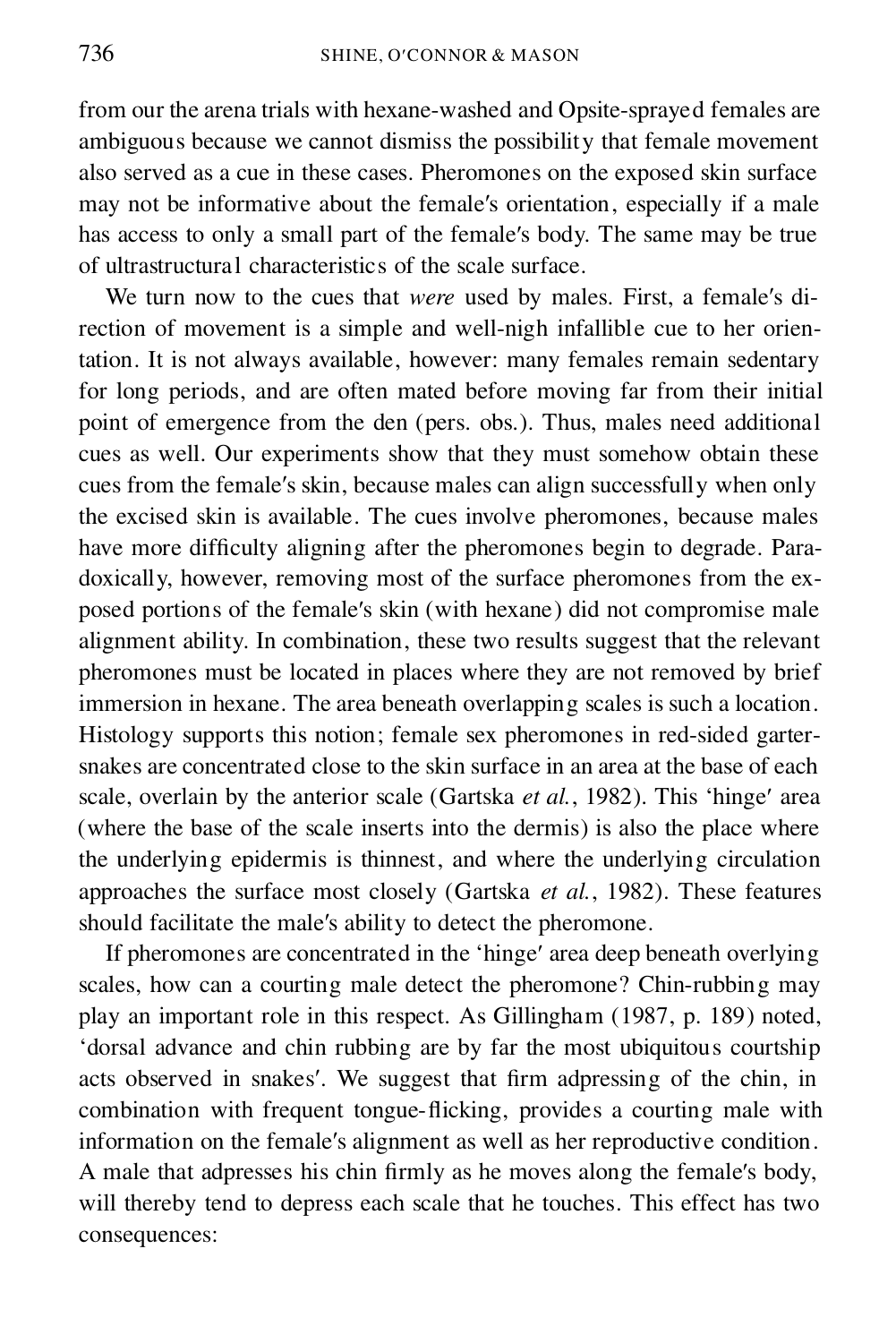- (1) physical. A chin moving anteriorly will encounter the leading (free) edge of each scale, whereas a chin moving posteriorly will glide over them. Ophiophagous snakes use the direction of scale overlap as a cue for the direction of prey ingestion (Greene, 1976). Courting males may well use the same cue to ascertain female orientation.
- (2) pheromonal. A male¢s chin moving anteriorly will tend to open a small space between the scale that is being pushed down and the one immediately anterior to it. Thus, his tongue-tips will more easily penetrate the space between adjacent scales, and encounter the higher concentrations of pheromone in the 'hinge' region. In contrast, a male adpressing as he moves posteriorly will push the adjacent scales tightly against each other, thereby reducing access to the 'hinge' region. Thus, anterior movement would expose a male's vomeronasal organ to higher concentrations of pheromones. Such exposure would be enhanced by the tendency of male snakes to move forward along the female¢s body in an intermittent rather than continuous fashion. These short pauses may provide opportunities for the flickering tongue to penetrate between scales anterior to the male's snout.

Both of these mechanisms offer plausible cues by which males could assess female alignment accurately even when they have only an excised skin to court (above). The two putative functions are not mutually exclusive, because a single behaviour (chin-pressing) provides both types of information (*i.e.* physical as well as pheromonal).

We can envisage only two alternative hypotheses for the functional significance of 'chin-rubbing' in male snakes:

- (1) Chin-pressing merely serves to bring the male¢s tongue close to the female¢s body. This hypothesis fails to explain why courting males press their chins so firmly against their partners. Sensory input is unlikely to require so much pressure, but it is exactly what we would expect if adpressing functions to physically depress scales to allow access to the otherwise hidden 'hinge' region.
- (2) The male¢s chin contains sensory organs that detect some characteristic of the female. Male snakes of some species do indeed possess enlarged scales in this region, but histological studies reveal no chemosensory apparatus within them (*e.g.* Blanchard, 1931; Jackson & Sharawy, 1980). Covering these scales does not reduce the intensity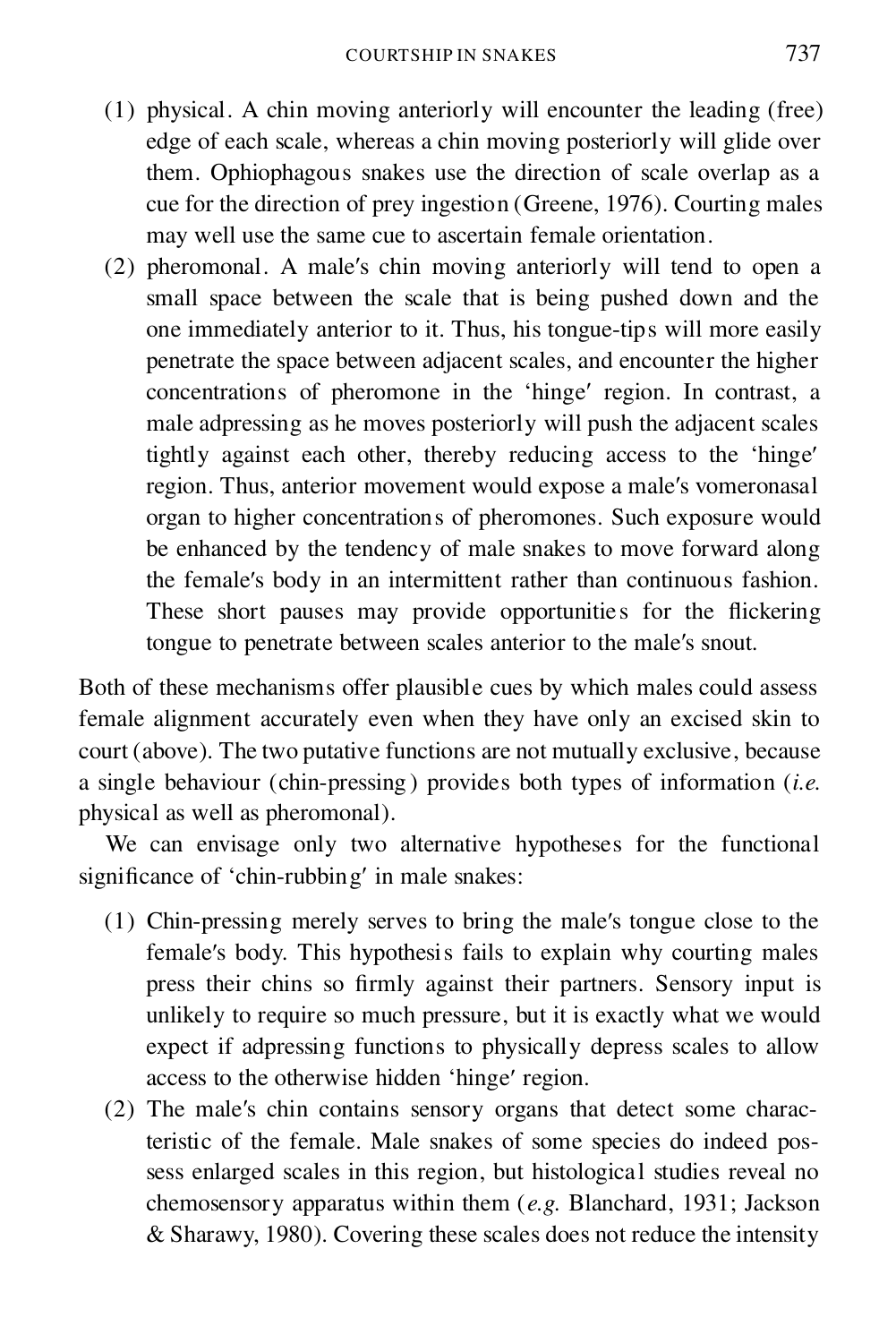of male courtship, whereas blocking the vomeronasal system shuts courtship down completely (Kubie *et al.*, 1978).

In summary, our simple experiments clarify the mechanisms that male gartersnakes use to align themselves correctly during courtship. The snakes rely upon multiple cues, primarily those that provide the most reliable information about the female's orientation. Our results also suggest a novel hypothesis about the functional significance of one of the most distinctive and ubiquitous features of snake courtship: chin-pressing by amorous males.

### **References**

- Andersson, M. (1994). Sexual selection. Princeton University Press, Princeton, New Jersey.
- Blanchard, F.N. (1931). Secondary sexual characters of certain snakes. Bull.Antivenin Inst. Amer. 4, p. 95-104.
- Carpenter, C.C. & Ferguson, G.W. (1977). Variation and evolution of stereotyped behaviour in reptiles. — In: Biology of the Reptilia (C. Gans & D.W. Tinkle, eds). Academic Press, London, p. 335-554.
- Duvall, D., Schuett, G. & Arnold, S.J. (1992). Pitviper mating systems: ecological potential, sexual selection and microevolution. — In: Biology of the pitvipers (J.A. Campbell  $\&$ E.D.J. Brodie, eds). Selva, Tyler, Texas, p. 321-336.
- $-\frac{1}{2} \frac{k}{6} (1993)$ . Ecology and evolution of snake mating sytems.  $-\ln 2$  Snakes: ecology and behavior (R.A. Seigel & J.T. Collins, eds). McGraw-Hill, Inc., New York, p. 165-200.
- Gartska, W.R., Camazine, B. & Crews, D. (1982). Interactions of behaviour and physiology during the annual reproductive cycle of the red-sided garter snake (*Thamnophis sirtalis parietalis*). — [Herpetologica](http://gessler.catchword.com/nw=1/rpsv/cgi-bin/linker?ext=a&reqidx=/0018-0831^28^2938L.104[aid=30865,csa=0018-0831^26vol=38^26iss=1^26firstpage=104]) 38, p. 104-123.
- Gillingham, J.C. (1987). Social behavior. In: Snakes: ecology and evolutionary biology (R.A. Seigel, J.T. Collins & S.S. Novak, eds). McGraw-Hill, New York, p. 184-209.
- Greene, H.W. (1976). Scale overlap: a directional sign stimulus for prey ingestion by ophiophagous snakes. — Z. Tierpsychol. 41, p. 113-120.
- Gregory, P.T.(1974). Patterns of spring emergence of the red-sided garter snake (*Thamnophis sirtalis parietalis*) in the Interlake region of Manitoba. — Can. J. Zool. 52, p. 1063- 1069.
- — (1977). Life-history parameters of the red-sided garter snake (*Thamnophis sirtalis parietalis*) in an extreme environment, the Interlake region of Manitoba. — Nat. Mus. Canada, Publ. Zool. 13, p. 1-44.
- $\frac{1}{2}$  Stewart, K.W. (1975). Long-distance dispersal and feeding strategy of the red-sided garter snake (*Thamnophis sirtalis parietalis*) in the Interlake of Manitoba. — Can. J. Zool. 53, 238-245.
- Harrison, M. (1933). The significance of knobbed anal keels in the garter snake, *Thamnophis sirtalis sirtalis* (Linnaeus). — Copeia 1933, p. 1-3.